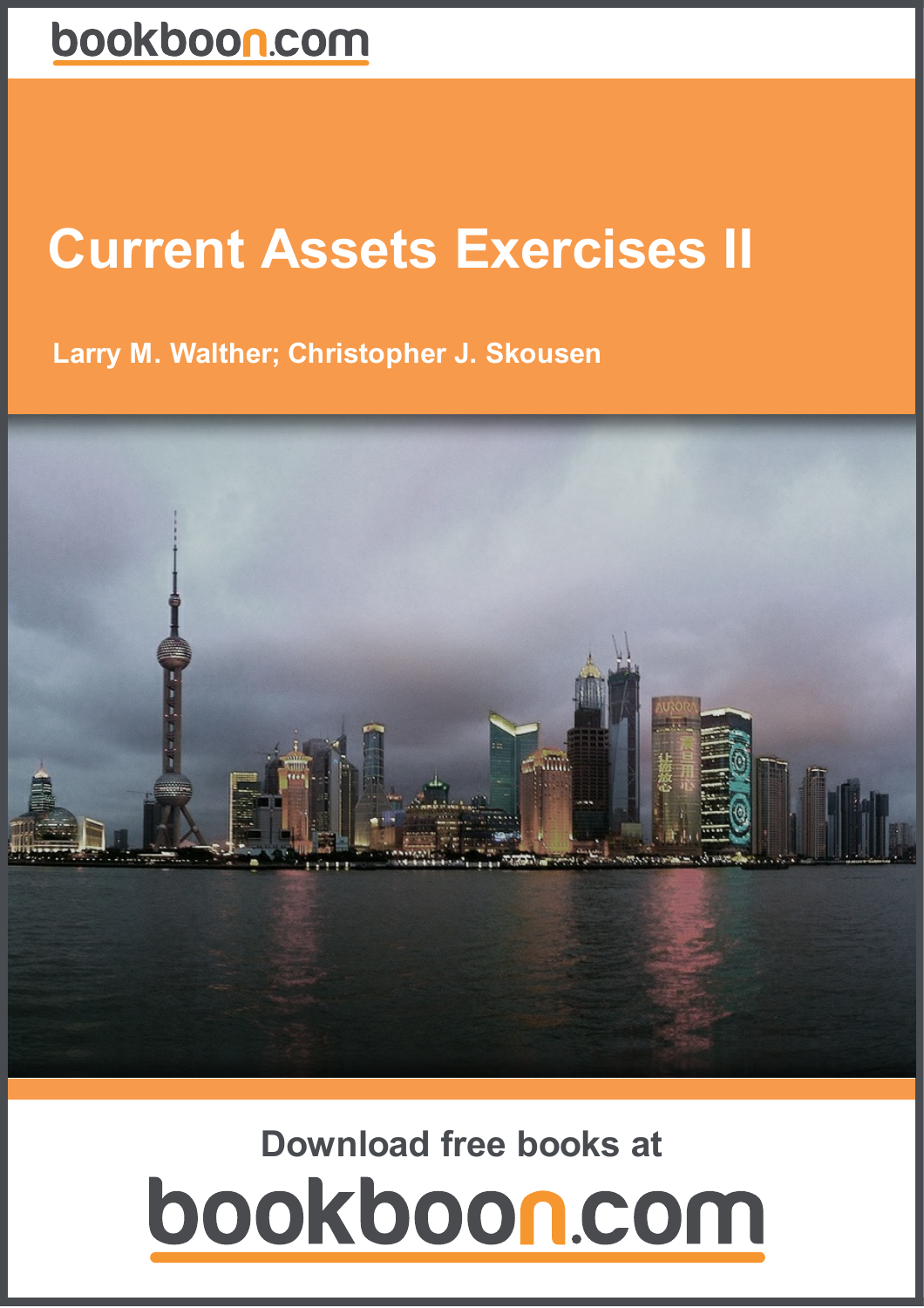Larry M. Walther & Christopher J. Skousen

### **Current Assets Exercises II**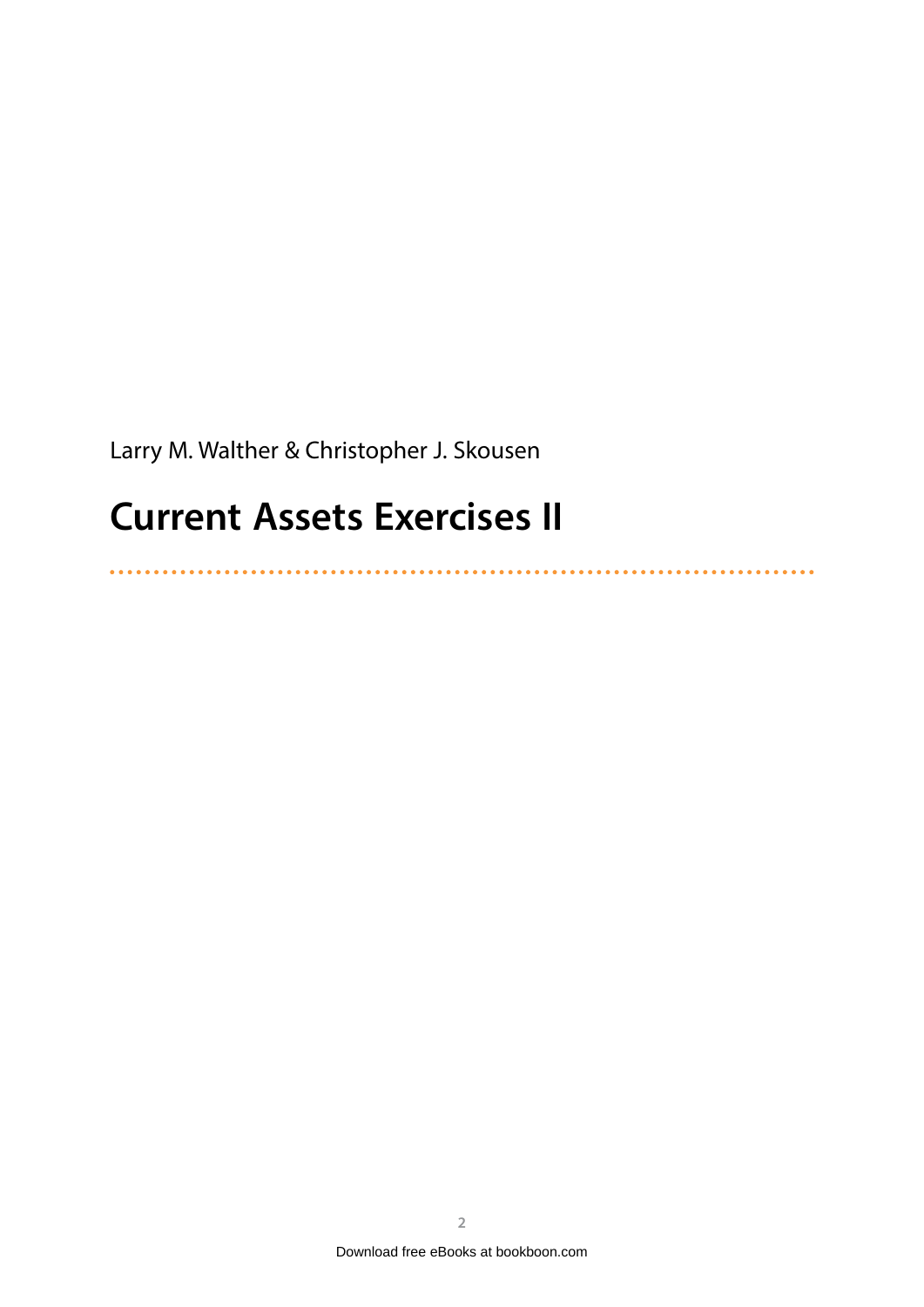Current Assets Exercises II 1<sup>st</sup> edition © 2010 Larry M. Walther & Christopher J. Skousen & [bookboon.com](http://bookboon.com) All material in this publication is copyrighted, and the exclusive property of Larry M. Walther or his licensors (all rights reserved). ISBN 978-87-7681-648-3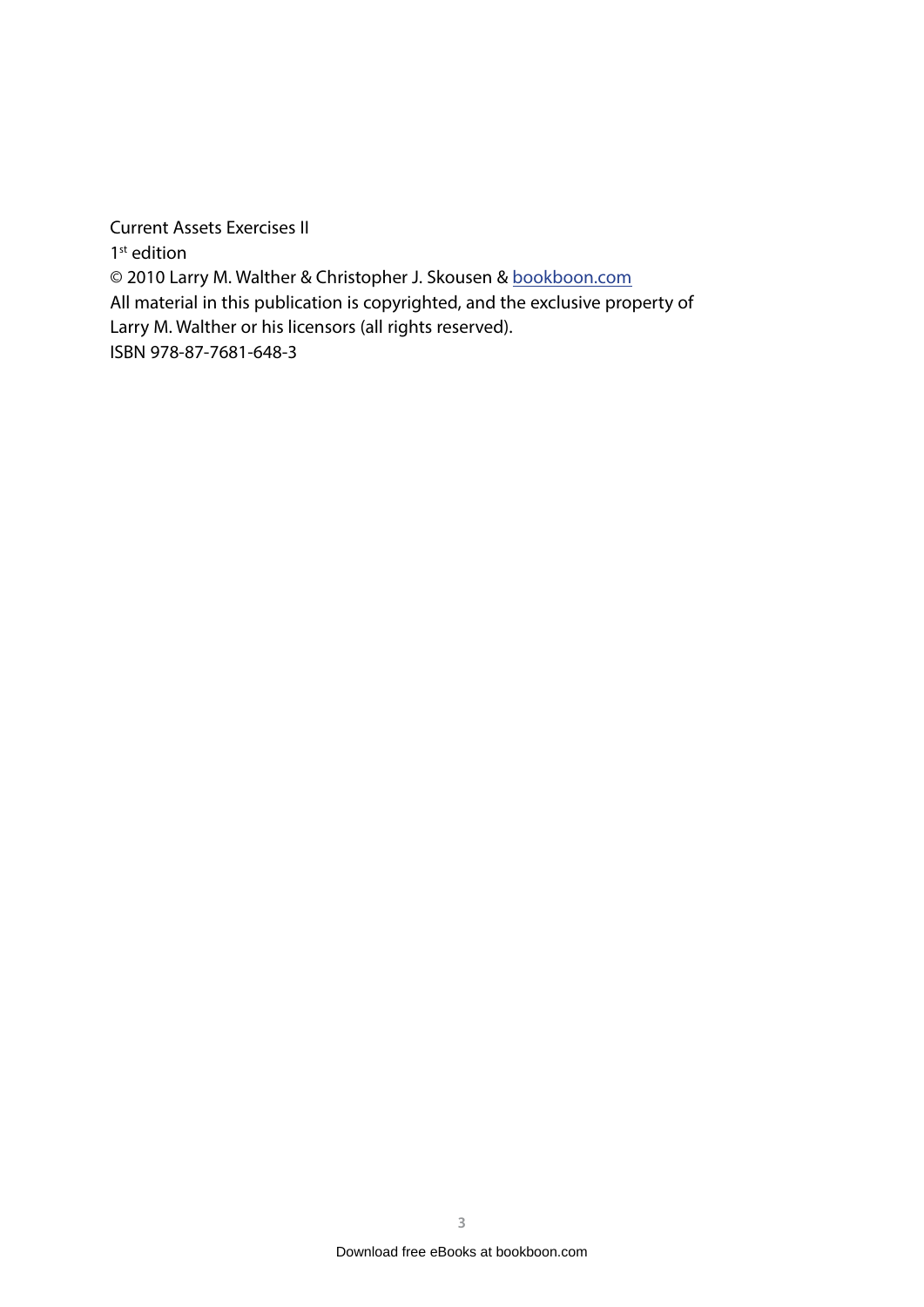### **Contents**

| Problem 1   | 6              |
|-------------|----------------|
| Worksheet 1 | 6              |
| Solution 1  | $\overline{7}$ |
| Problem 2   | 8              |
| Worksheet 2 | 9              |
| Solution 2  | 9              |
| Problem 3   | 10             |
| Worksheet 3 | 10             |
| Solution 3  | 11             |



### We do not reinvent [the wheel we reinvent](http://s.bookboon.com/osram)  light.

Fascinating lighting offers an infinite spectrum of possibilities: Innovative technologies and new markets provide both opportunities and challenges. An environment in which your expertise is in high demand. Enjoy the supportive working atmosphere within our global group and benefit from international career paths. Implement sustainable ideas in close cooperation with other specialists and contribute to influencing our future. Come and join us in reinventing light every day.

Light is OSRAM



**4**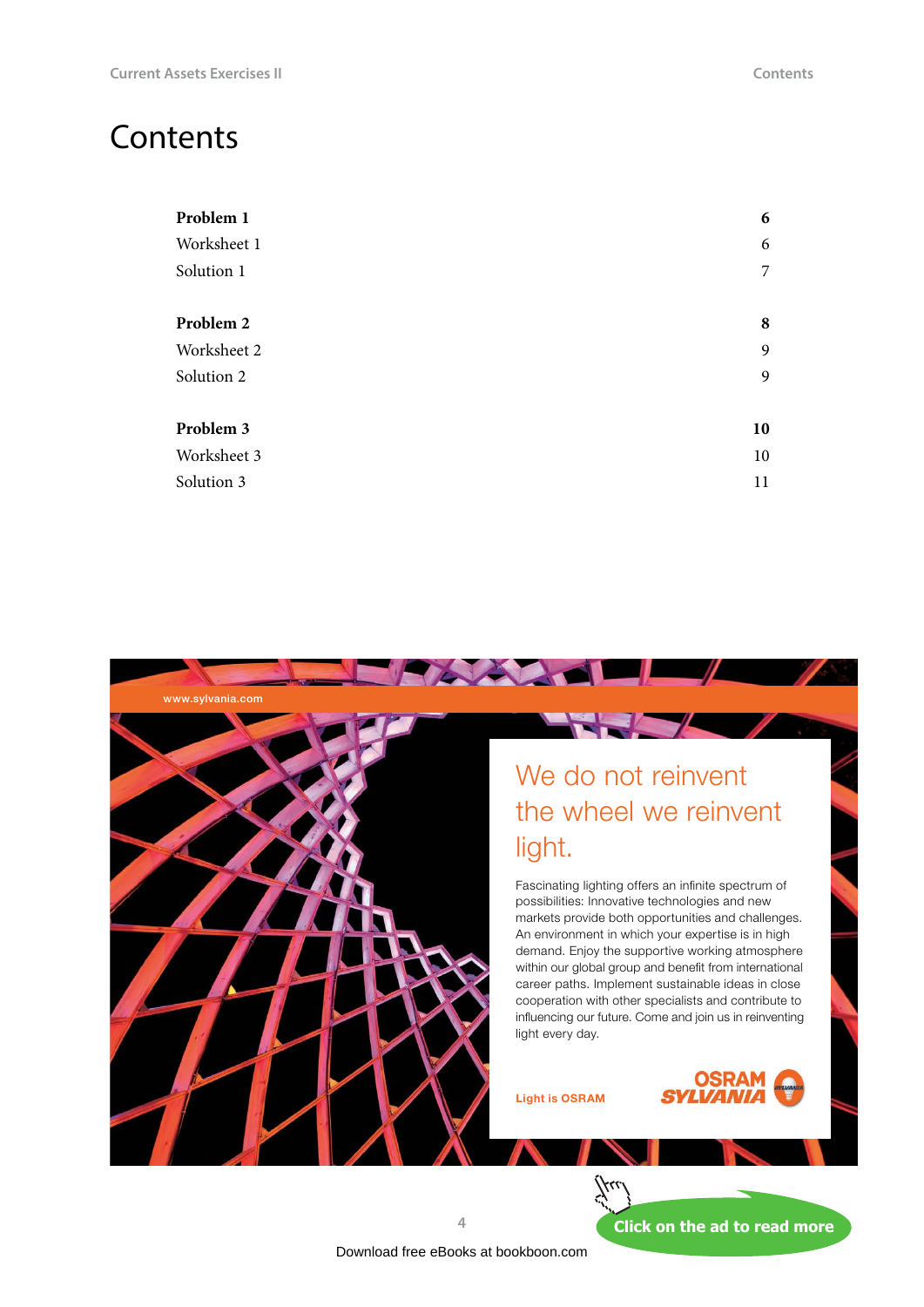| Problem 4   | 12 |
|-------------|----|
| Worksheet 4 | 13 |
| Solution 4  | 14 |
| Problem 5   | 15 |
| Worksheet 5 | 15 |
| Solution 5  | 16 |



Discover the truth at www.deloitte.ca/careers





**5**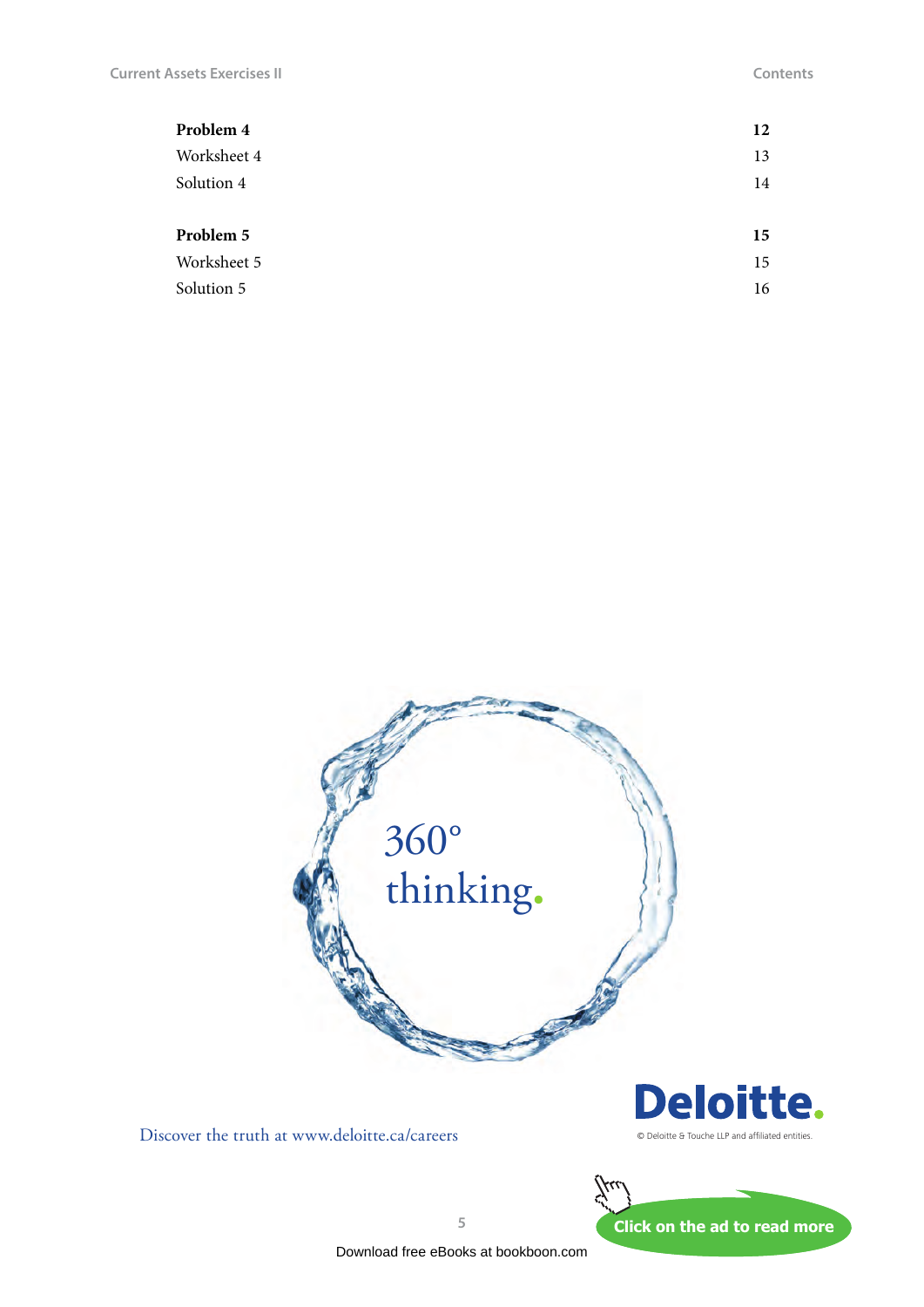<span id="page-5-0"></span>Little-Bug Corp International publishes children's books. Following are facts you need to prepare Little-Bug Corp's August bank reconciliation:

| Balance per company records at end of month | \$217,932.36 |
|---------------------------------------------|--------------|
| Bank service charge for the month           | 132.00       |
| NSF check returned with bank statement      | 4,321.98     |
| Note collected by the bank during the month | 135,000.00   |
| Outstanding checks at month end             | 94,660.71    |
| Interest on note collected during the month | 13,500.00    |
| Balance per bank at end of month            | 432,671.97   |
| Deposit in transit at month end             | 23,967.12    |
|                                             |              |

| <b>Ending balance per bank statement</b> | \$ | 432,671.97 |
|------------------------------------------|----|------------|
| Add:                                     |    |            |
|                                          |    |            |
| <b>Deduct:</b>                           |    |            |
|                                          |    |            |
|                                          |    |            |
| <b>Correct cash balance</b>              | ς  |            |

|    | \$<br>217,932.36 |
|----|------------------|
|    |                  |
| \$ |                  |
|    |                  |
|    |                  |
| \$ |                  |
|    |                  |
|    |                  |
|    |                  |
|    |                  |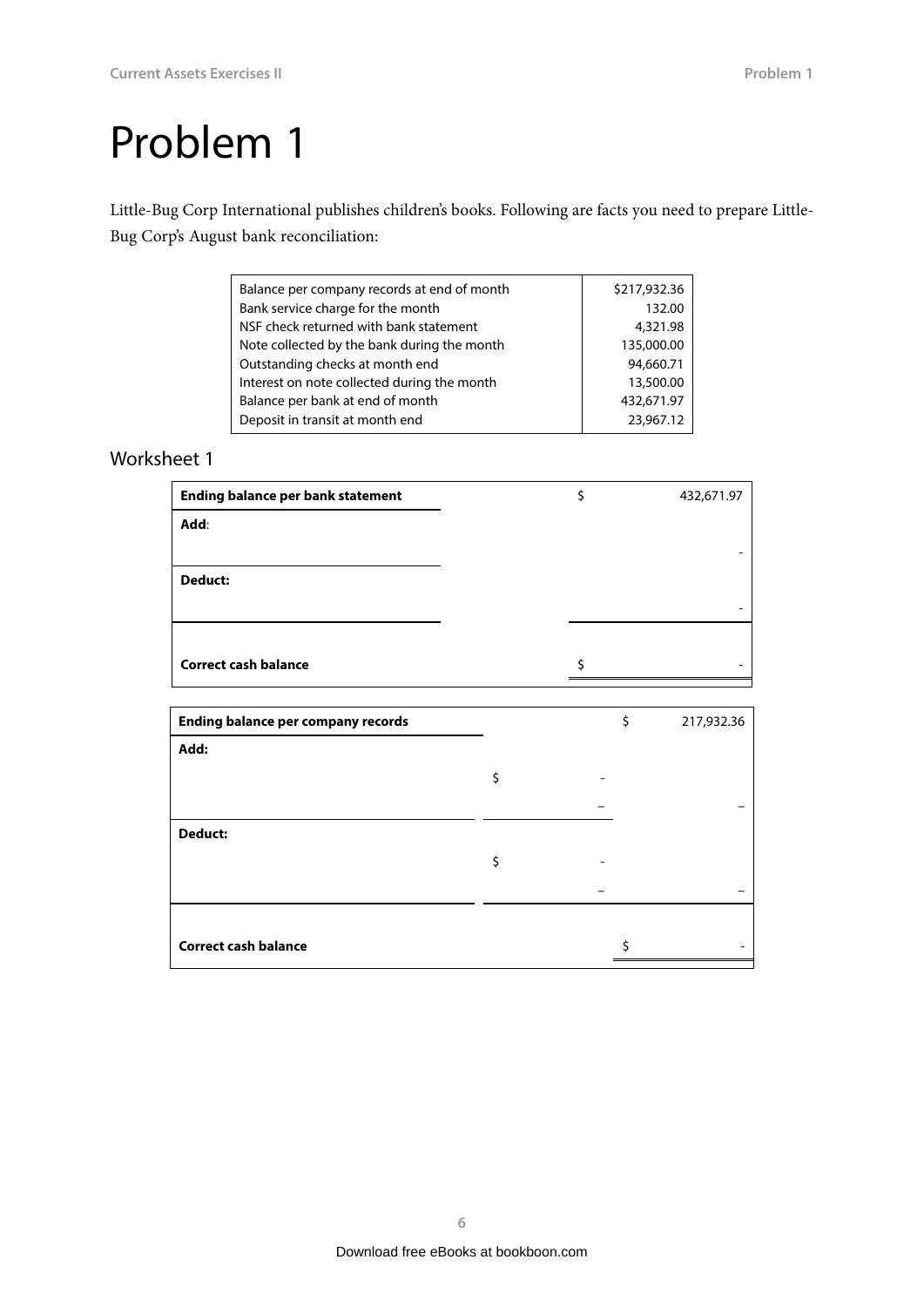<span id="page-6-0"></span>

| <b>Ending balance per bank statement</b>  |                  | \$ | 432,671.97   |
|-------------------------------------------|------------------|----|--------------|
| Add:                                      |                  |    |              |
| Deposits in transit                       |                  |    | 23,967.12    |
| Deduct:                                   |                  |    |              |
| Outstanding checks                        |                  |    | (94, 660.71) |
|                                           |                  |    |              |
| <b>Correct cash balance</b>               |                  | \$ | 361,978.38   |
|                                           |                  |    |              |
| <b>Ending balance per company records</b> |                  | \$ | 217,932.36   |
| Add:                                      |                  |    |              |
| Customer note collection                  | \$<br>135,000.00 |    |              |
| Interest earnings                         | 13,500.00        |    | 148,500.00   |
| Deduct:                                   |                  |    |              |
| NSF check returned                        | \$<br>4,321.98   |    |              |
| Service charges                           | 132.00           |    | (4,453.98)   |
|                                           |                  |    |              |
| <b>Correct cash balance</b>               |                  | Ś  | 361,978.38   |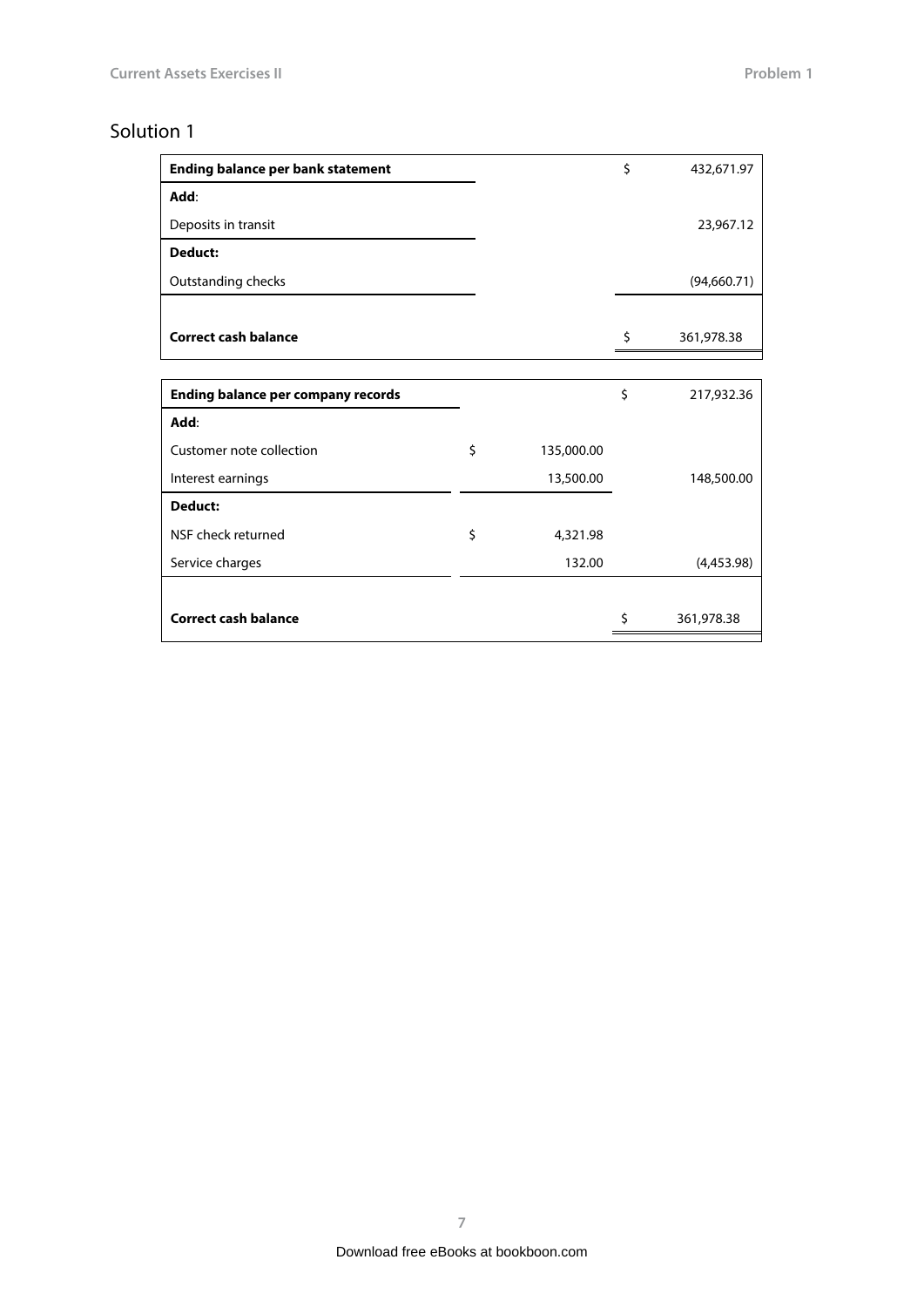<span id="page-7-0"></span>Allen Clinton is an audit manager with the accounting firm of Bingham & Bingham, CPAs. As part of the routine audit procedures for one of their clients, Allen instructed Myron Altidore, a newly hired staff auditor, to obtain a bank statement directly from the client's bank and prepare an independent reconciliation of the Cash account. Myron did a great job and presented Allen with the following reconciliation. Allen has now forwarded this document directly to you, with a request that you prepare proposed adjusting entries that need to be recorded by the client.

| <b>Ending balance per bank statement</b>  |    |           | Ś.       | 203,102.64       |
|-------------------------------------------|----|-----------|----------|------------------|
| <b>Add:</b> Deposits in transit           |    |           |          | 40,332.36        |
| <b>Deduct:</b> Outstanding checks         |    |           |          |                  |
| #12221                                    | \$ | 50,662.02 |          |                  |
| #12327                                    |    | 25,651.50 |          |                  |
| #12329                                    |    | 398.22    |          | (76, 711.74)     |
| <b>Correct cash balance</b>               |    |           | \$       | 166,723.56       |
|                                           |    |           |          |                  |
| <b>Ending balance per company records</b> |    |           |          | \$<br>156,445.65 |
| Add:                                      |    |           |          |                  |
| Payment from customer via ETF*            | \$ | 10,337.97 |          |                  |
| Interest earnings                         |    |           | 1,700.64 | 12,038.61        |
| Deduct:                                   |    |           |          |                  |
| Reject customer credit card/charge back   | \$ |           | 1,400.70 |                  |
| Service charges                           |    |           | 360.00   | (1,760.70)       |
| <b>Correct cash balance</b>               |    |           |          | \$<br>166,723.56 |

\* This payment has yet to be recorded as revenue by the company.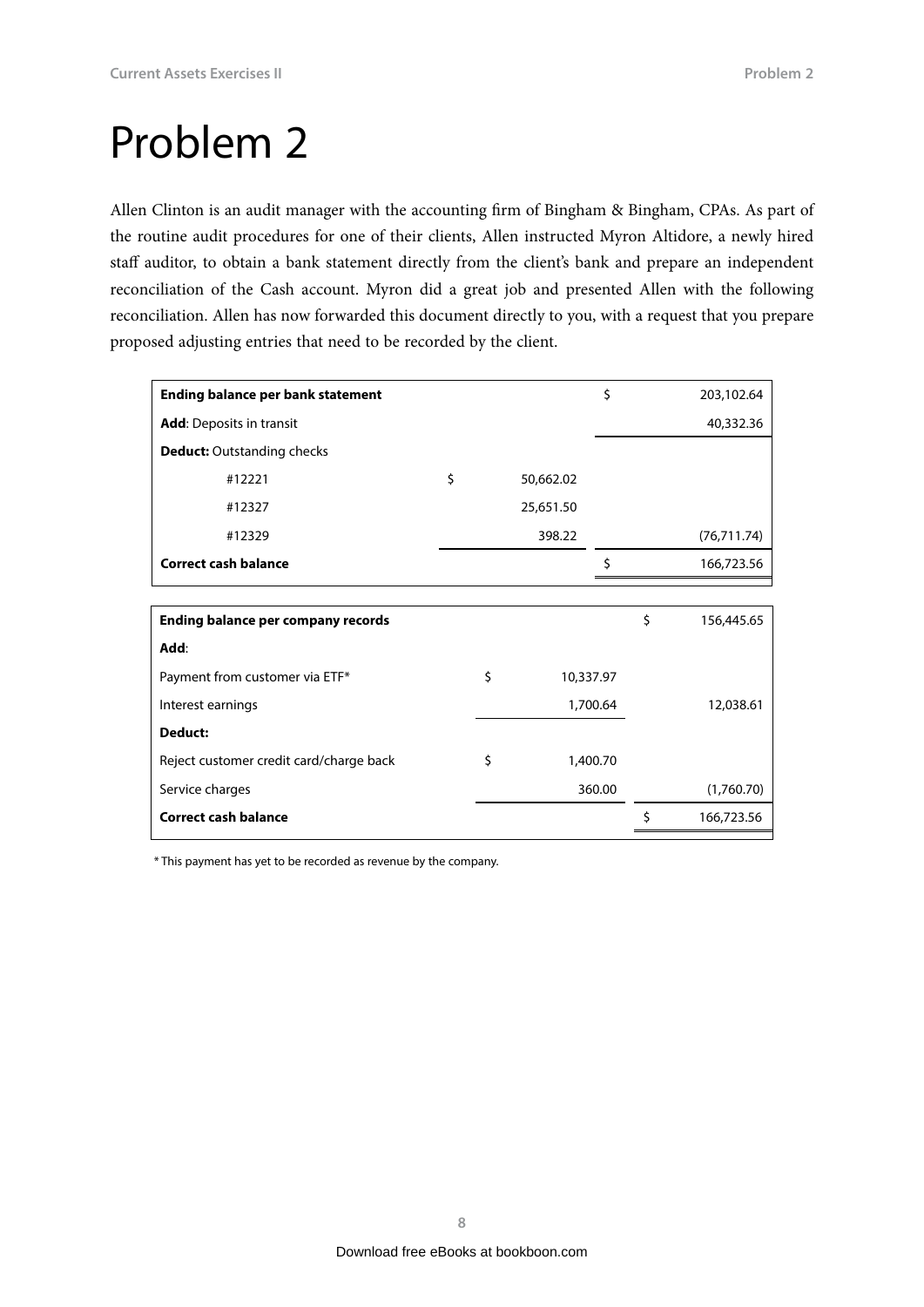### <span id="page-8-0"></span>Worksheet 2

| <b>GENERAL JOURNAL</b> |                                                              |              |               |
|------------------------|--------------------------------------------------------------|--------------|---------------|
| <b>Date</b>            | <b>Accounts</b>                                              | <b>Debit</b> | <b>Credit</b> |
|                        |                                                              |              |               |
|                        |                                                              |              |               |
|                        |                                                              |              |               |
|                        |                                                              |              |               |
|                        |                                                              |              |               |
|                        | To record adjustments necessitated by<br>bank reconciliation |              |               |

| <b>GENERAL JOURNAL</b> |                                                              |              |               |  |
|------------------------|--------------------------------------------------------------|--------------|---------------|--|
| <b>Date</b>            | <b>Accounts</b>                                              | <b>Debit</b> | <b>Credit</b> |  |
|                        | Cash                                                         | 10,277.91    |               |  |
|                        | Accounts Receivable                                          | 1,400.70     |               |  |
|                        | Miscellaneous Expense                                        | 360.00       |               |  |
|                        | Revenues                                                     |              | 10,337.97     |  |
|                        | Interest Income                                              |              | 1,700.64      |  |
|                        | To record adjustments necessitated by<br>bank reconciliation |              |               |  |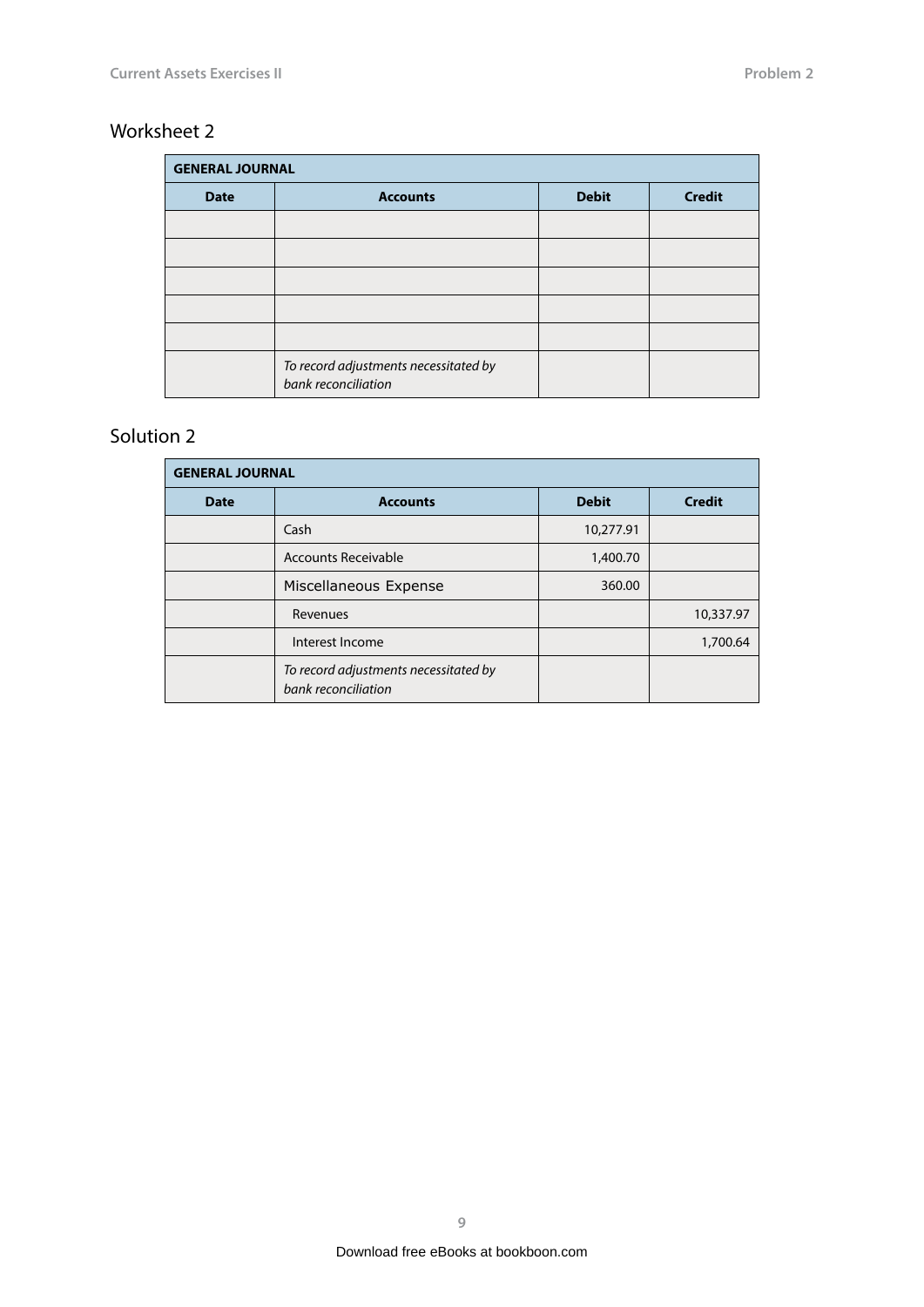<span id="page-9-0"></span>Everglades Expeditions established a petty cash fund for minor day-to-day expenses. Following are activities related to this fund. Prepare the necessary journal entries for petty cash.

- 1) Established a \$1,000 petty cash fund by writing a check to "cash," cashing the check, and placing the proceeds in a petty cash box entrusted to Herman Jones as custodian.
- 2) At the end of the month, the petty cash fund contained remaining cash of \$254, and receipts for \$130 postage, \$246 office supplies, and \$360 gasoline for company vehicles. Herman is not sure why the fund is short \$10. A check payable to cash in the amount of \$746 was prepared, and the funds were placed into the box.
- 3) At the end of the next month, the petty cash fund contained remaining cash of \$70, and receipts for \$530 postage, \$320 office supplies, and \$80 gasoline for company vehicles. A check payable to cash in the amount of \$1,430 was prepared, and the funds were placed into the box. This amount reimburses the fund and increases its balance to \$1,500.

| <b>GENERAL JOURNAL</b> |                                                                 |              |               |
|------------------------|-----------------------------------------------------------------|--------------|---------------|
| <b>Date</b>            | <b>Accounts</b>                                                 | <b>Debit</b> | <b>Credit</b> |
| #1                     |                                                                 |              |               |
|                        |                                                                 |              |               |
|                        | To establish a \$500 petty cash fund                            |              |               |
|                        |                                                                 |              |               |
| $#2$                   |                                                                 |              |               |
|                        |                                                                 |              |               |
|                        |                                                                 |              |               |
|                        |                                                                 |              |               |
|                        |                                                                 |              |               |
|                        | To record expenses and replenishment of<br>petty cash           |              |               |
|                        |                                                                 |              |               |
| #3                     |                                                                 |              |               |
|                        |                                                                 |              |               |
|                        |                                                                 |              |               |
|                        |                                                                 |              |               |
|                        |                                                                 |              |               |
|                        | To record expenses and replenishment/<br>increase to petty cash |              |               |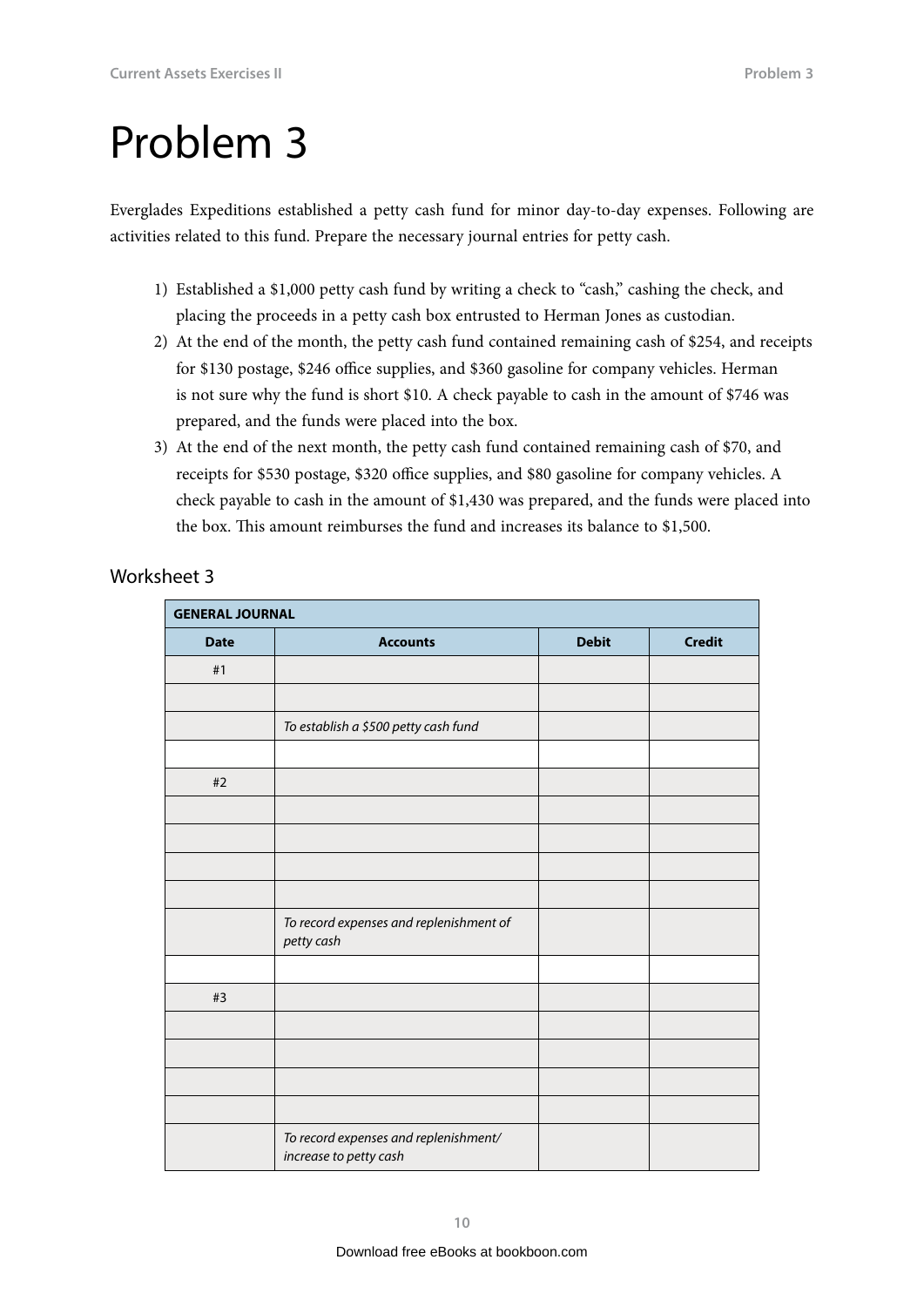<span id="page-10-0"></span>

| <b>GENERAL JOURNAL</b> |                                                                 |              |               |
|------------------------|-----------------------------------------------------------------|--------------|---------------|
| <b>Date</b>            | <b>Accounts</b>                                                 | <b>Debit</b> | <b>Credit</b> |
| #1                     | Petty Cash                                                      | 1,000        |               |
|                        | Postage Expense                                                 |              | 1,000         |
|                        | To establish a \$500 petty cash fund                            |              |               |
|                        |                                                                 |              |               |
| #2                     | Cash                                                            | 130          |               |
|                        | Office Supplies Expense                                         | 246          |               |
|                        | <b>Fuel Expense</b>                                             | 360          |               |
|                        | <b>Cash Short</b>                                               | 10           |               |
|                        | Cash                                                            |              | 746           |
|                        | To record expenses and replenishment of<br>petty cash           |              |               |
|                        |                                                                 |              |               |
| #3                     | Petty Cash                                                      | 500          |               |
|                        | Postage Expense                                                 | 530          |               |
|                        | Office Supplies Expense                                         | 320          |               |
|                        | <b>Fuel Expense</b>                                             | 80           |               |
|                        | Cash                                                            |              | 1,430         |
|                        | To record expenses and replenishment/<br>increase to petty cash |              |               |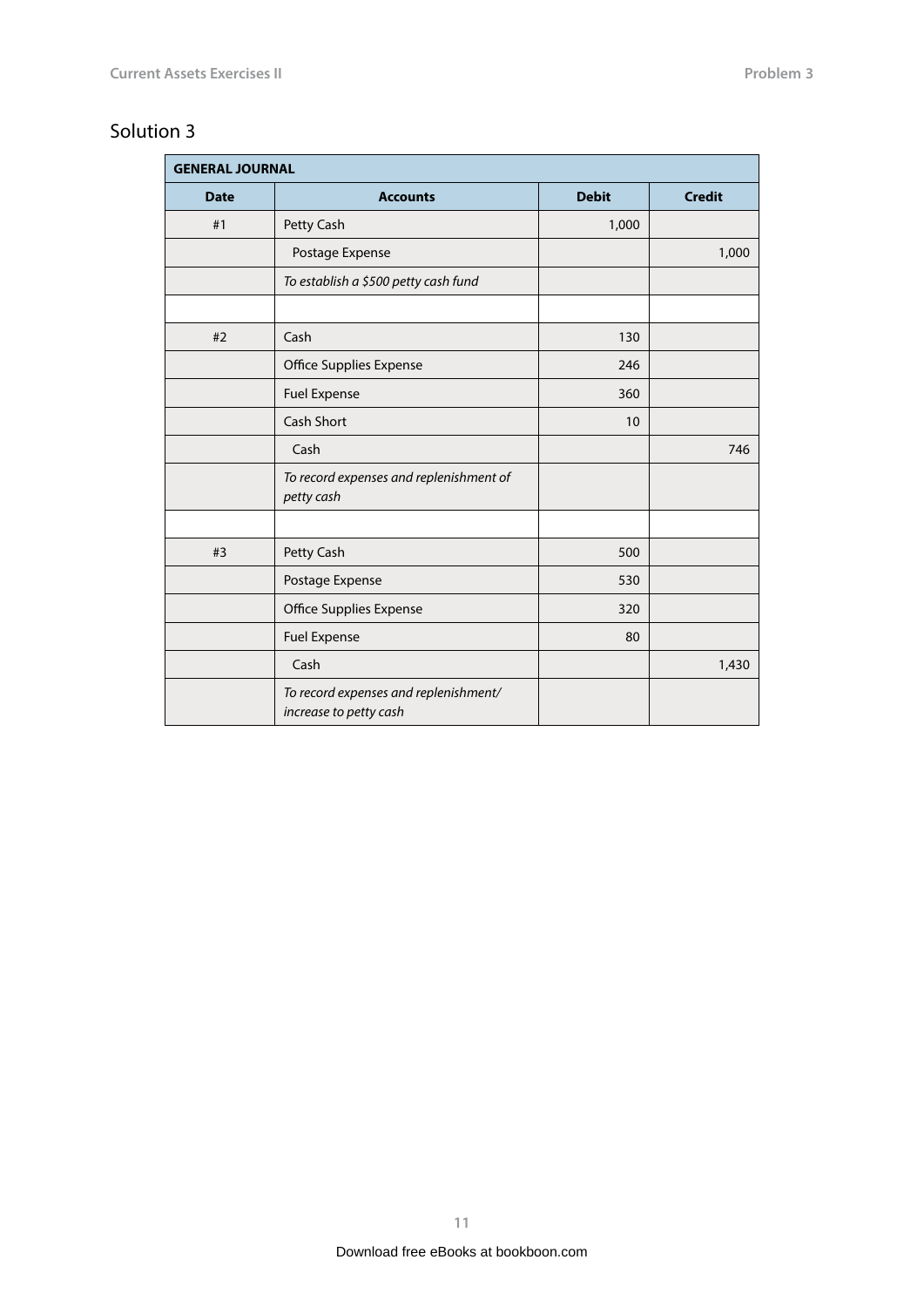ŠKODA

### <span id="page-11-0"></span>Problem 4

Wyoming Mining Corporation holds significant stone deposits. One of its key customers, North Sea Oil, produces crude oil from shale deposits. This production process requires limestone, and Wyoming is seeing a large increase in order flow from North Sea and other shale companies. Wyoming's management believes North Sea's stock is undervalued, and has decided to invest excess cash in the stock of North Sea Oil. The intent of this investment is for "trading" purposes only. Following are detailed facts about the North Sea investment. You should prepare journal entries to record the investment, and necessary end-of-month adjusting entries to reflect changes for each month.

| April 7  | Purchased 1,500,000 shares of North Sea Oil at \$21 per share. |
|----------|----------------------------------------------------------------|
| April 30 | The fair value of North Sea's stock was \$27 per share.        |
| May 31   | The fair value of North Sea's stock was \$15 per share.        |
| June 15  | Received a dividend from North Sea of \$0.30 per share.        |
| June 30  | The fair value of North Sea's stock was \$24 per share.        |

SIMPLY CLEVER



Do you like cars? Would you like to be a part of a successful brand? We will appreciate and reward both your enthusiasm and talent. Send us your CV. You will be surprised where it can take you.



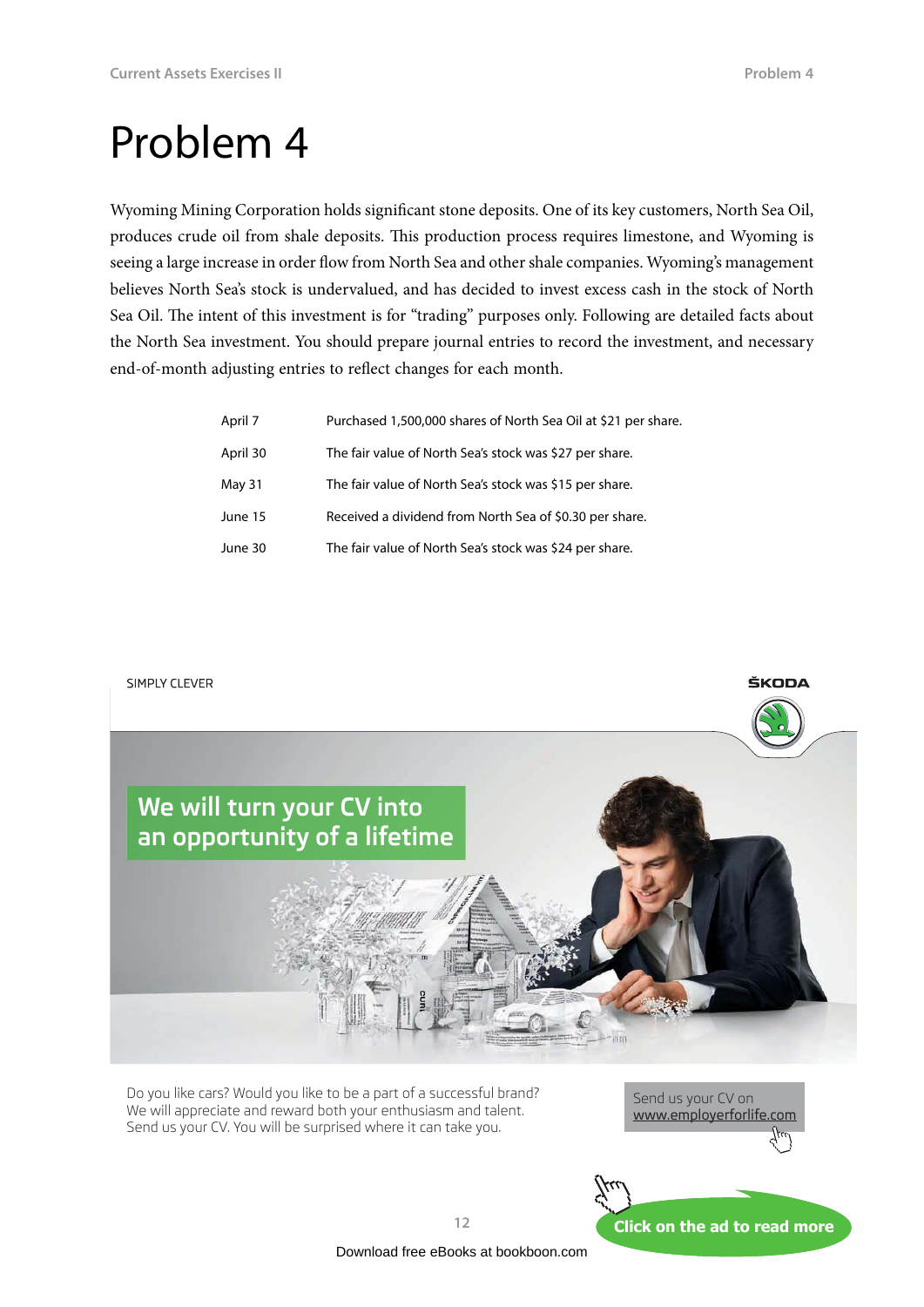<span id="page-12-0"></span>

| <b>GENERAL JOURNAL</b> |                                                                                            |              |               |
|------------------------|--------------------------------------------------------------------------------------------|--------------|---------------|
| <b>Date</b>            | <b>Accounts</b>                                                                            | <b>Debit</b> | <b>Credit</b> |
| 7-Apr                  |                                                                                            |              |               |
|                        |                                                                                            |              |               |
|                        | To record the purchase of 1,500,000 shares of<br>North Sea stock at \$21 per share         |              |               |
|                        |                                                                                            |              |               |
| 30-Apr                 |                                                                                            |              |               |
|                        |                                                                                            |              |               |
|                        | To record a \$6 per share increase in the value<br>of 1,500,000 shares of North Sea stock  |              |               |
|                        |                                                                                            |              |               |
| 31-May                 |                                                                                            |              |               |
|                        |                                                                                            |              |               |
|                        | To record a \$12 per share decrease in the<br>value of 1,500,000 shares of North Sea stock |              |               |
|                        |                                                                                            |              |               |
| $15 - Jun$             |                                                                                            |              |               |
|                        |                                                                                            |              |               |
|                        | To record a \$0.30 per share cash dividend on<br>the investment in North Sea stock         |              |               |
|                        |                                                                                            |              |               |
| 30-Jun                 |                                                                                            |              |               |
|                        |                                                                                            |              |               |
|                        | To record a \$9 per share increase in the value<br>of 1,500,000 shares of North Sea stock  |              |               |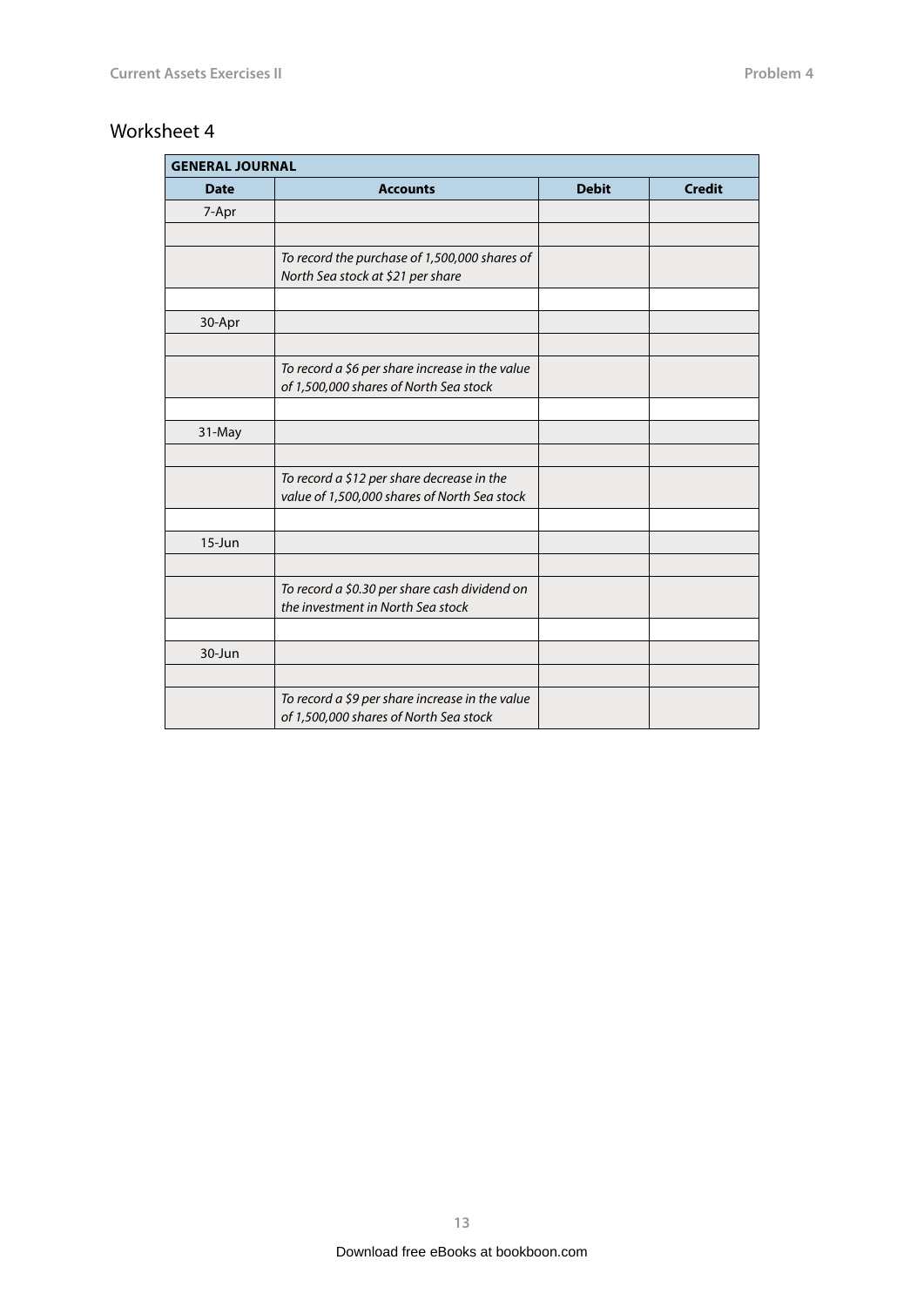<span id="page-13-0"></span>

| <b>GENERAL JOURNAL</b> |                                                                                            |              |               |
|------------------------|--------------------------------------------------------------------------------------------|--------------|---------------|
| <b>Date</b>            | <b>Accounts</b>                                                                            | <b>Debit</b> | <b>Credit</b> |
| 7-Apr                  | <b>Trading Securities</b>                                                                  | 31,500,000   |               |
|                        | Cash                                                                                       |              | 31,500,000    |
|                        | To record the purchase of 1,500,000 shares of<br>North Sea stock at \$21 per share         |              |               |
|                        |                                                                                            |              |               |
| 30-Apr                 | <b>Trading Securities</b>                                                                  | 9,000,000    |               |
|                        | Unrealized Gain on Investments                                                             |              | 9,000,000     |
|                        | To record a \$6 per share increase in the value<br>of 1,500,000 shares of North Sea stock  |              |               |
|                        |                                                                                            |              |               |
| 31-May                 | Unrealized Loss on Investments                                                             | 18,000,000   |               |
|                        | <b>Trading Securities</b>                                                                  |              | 18,000,000    |
|                        | To record a \$12 per share decrease in the<br>value of 1,500,000 shares of North Sea stock |              |               |
|                        |                                                                                            |              |               |
| $15 - Jun$             | Cash                                                                                       | 450,000      |               |
|                        | Dividend Income                                                                            |              | 450,000       |
|                        | To record a \$0.30 per share cash dividend on<br>the investment in North Sea stock         |              |               |
|                        |                                                                                            |              |               |
| 30-Jun                 | <b>Trading Securities</b>                                                                  | 13,500,000   |               |
|                        | Unrealized Gain on Investments                                                             |              | 13,500,000    |
|                        | To record a \$9 per share increase in the value<br>of 1,500,000 shares of North Sea stock  |              |               |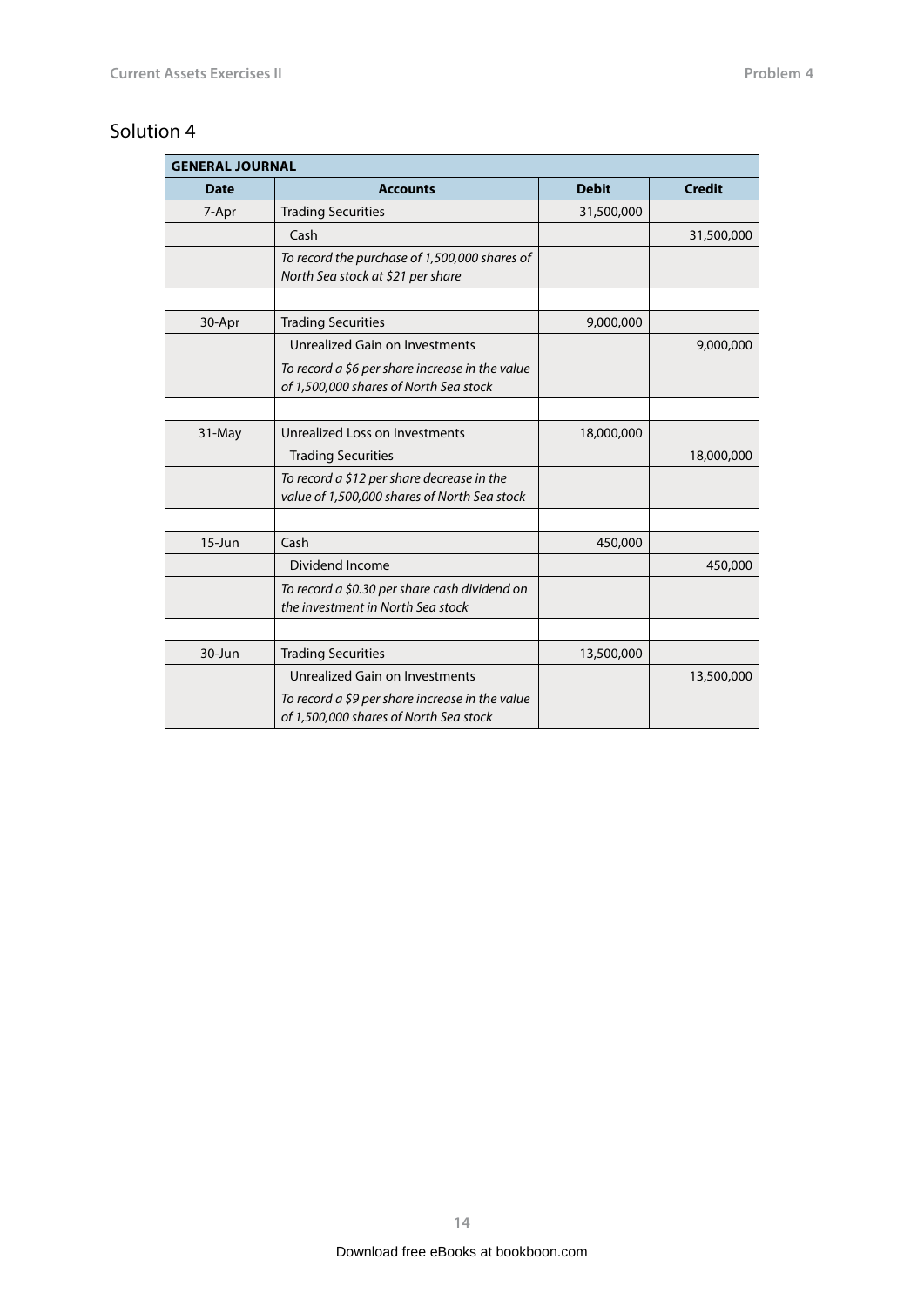<span id="page-14-0"></span>Endo Mining Corporation occasionally acquires short-term investments for trading purposes. On August 1, 20X7, Endo acquired stock investments in four different companies: Yongcao Mineral (cost of \$250,000), Alamitos Construction (cost of \$150,000), Deep Water Drilling (cost of \$160,000), and Dynamic Space Systems (cost of \$40,000).

The company's stock broker emailed the following listing of investment values at the end of August, September, and October. These data were imported into a spreadsheet as follows. You are to prepare the journal entries needed to record the initial investment in this portfolio, as well as end of month adjusting entries for August, September, and October.

| Company                      | Month     | <b>Market Value</b> |         |
|------------------------------|-----------|---------------------|---------|
| Yongcao Mineral              | August    | \$                  | 260,000 |
| Yongcao Mineral              | September |                     | 290,000 |
| Yongcao Mineral              | October   |                     | 284,000 |
| Alamitos Construction        | August    |                     | 140,000 |
| Alamitos Construction        | September |                     | 122,000 |
| Alamitos Construction        | October   |                     | 116,000 |
| Deep Water Drilling          | August    |                     | 178,000 |
| Deep Water Drilling          | September |                     | 218,000 |
| Deep Water Drilling          | October   |                     | 202,000 |
| Dynamic Space Systems        | August    |                     | 40,000  |
| Dynamic Space Systems        | September |                     | 44,000  |
| <b>Dynamic Space Systems</b> | October   |                     | 32,000  |

| <b>GENERAL JOURNAL</b> |                 |              |               |
|------------------------|-----------------|--------------|---------------|
| <b>Date</b>            | <b>Accounts</b> | <b>Debit</b> | <b>Credit</b> |
| 1-Aug                  |                 |              |               |
|                        |                 |              |               |
|                        |                 |              |               |
|                        |                 |              |               |
| 31-Aug                 |                 |              |               |
|                        |                 |              |               |
|                        |                 |              |               |
|                        |                 |              |               |
| 30-Sep                 |                 |              |               |
|                        |                 |              |               |
|                        |                 |              |               |
|                        |                 |              |               |
| 31-Oct                 |                 |              |               |
|                        |                 |              |               |
|                        |                 |              |               |